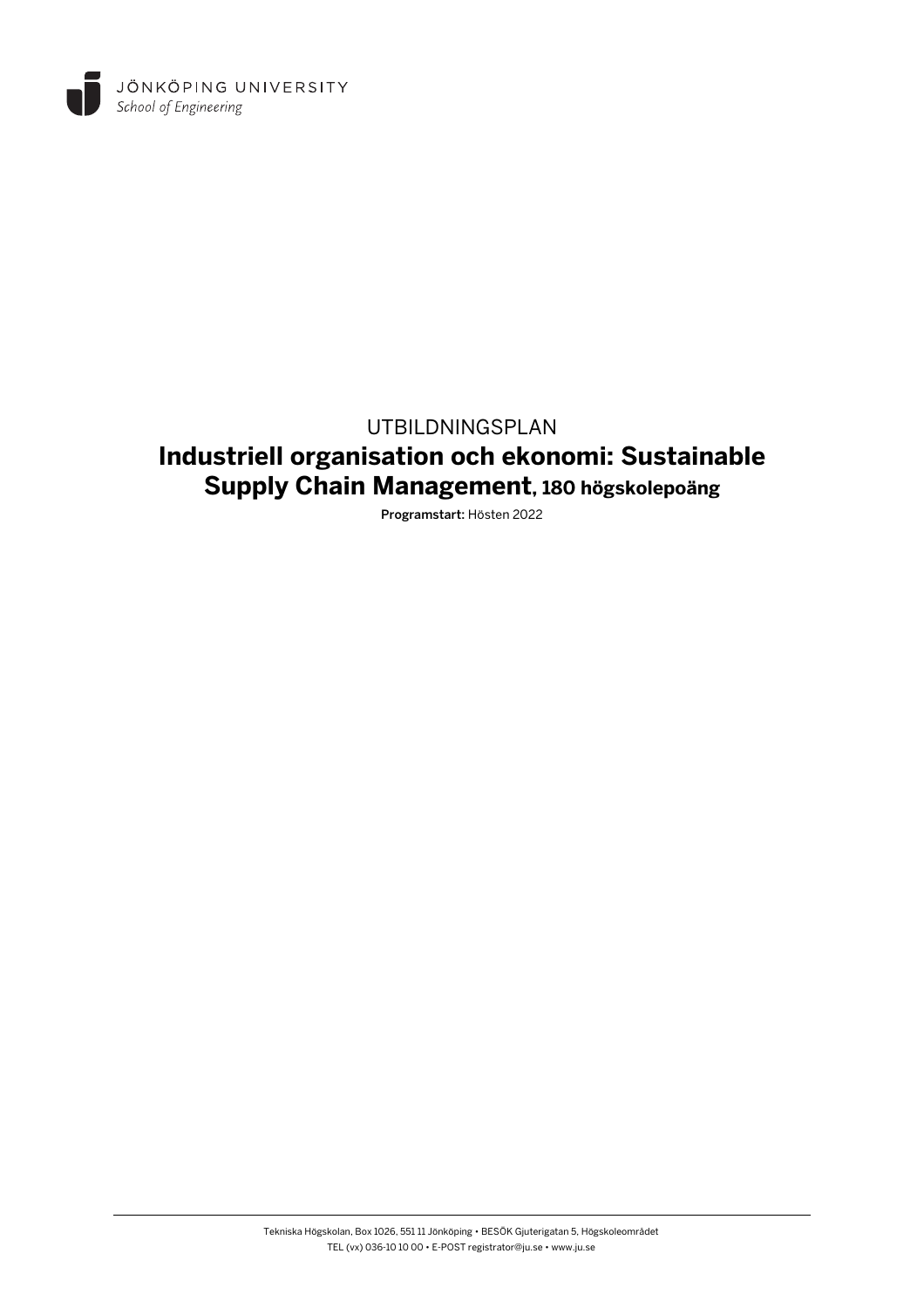

# UTBILDNINGSPLAN **Industriell organisation och ekonomi: Sustainable Supply Chain Management, 180 högskolepoäng**

Industrial Engineering and Management: Sustainable Supply Chain Management, 180 credits

Programkod: TGSS6 Fastställd av: VD 2016-03-30 Reviderad av: Utbildningschef 2022-03-01 Version: 7

Programstart: Hösten 2022 Utbildningsnivå: Grundnivå

### Examensbenämning

Högskoleingenjörsexamen i Industriell organisation och ekonomi, inriktning Sustainable Supply Chain Management

Degree of Bachelor of Science in Industrial Engineering and Management, specialisation Sustainable Supply Chain Management

### Programbeskrivning

#### Background

Supply chain management has become a central concern for most firms to remain competitive in an ever-intensive dynamic global market. As a field, it has grown rapidly over the recent decades by drawing upon a myriad of fields and areas. Notably, sustainability of supply chains is in the forefront of academic and practice agenda, no matter if the firms are large and global, small and medium sized start-ups, or are involved in strategic, tactical or operational decisionmaking. This program is designed to provide unique competencies in sustainable supply chain management by integrating the knowledge and skills from Industrial Engineering, and Management. More importantly, since contemporary industrial engineering and management has grown beyond solely focusing on production operations, this program incorporates a variety of actors, functions, operations and industries, including retailing and distribution, services, and purchasing, while having a solid and fair emphasis on production.

#### **Objectives**

The program aims to provide students with a deep knowledge of the design, planning and control of supply chain and industrial operations. Specifically, the program aims to provide the students with solid understanding of sustainability issues in the various levels of contemporary supply chains, from purchasing and supply to production, distribution and retailing. The issues include environmental, social and economic aspects, as well as planning for successful leadership and management of organizations.

#### Post-graduation employment areas

Upon graduation, the student is well prepared to work in different positions within various industrial actors involved within supply chains, including production, purchasing, logistics services, distribution and retail firms. Possible future careers could be entry management and/or planning positions within purchasing, supply chain sustainability and social responsibility,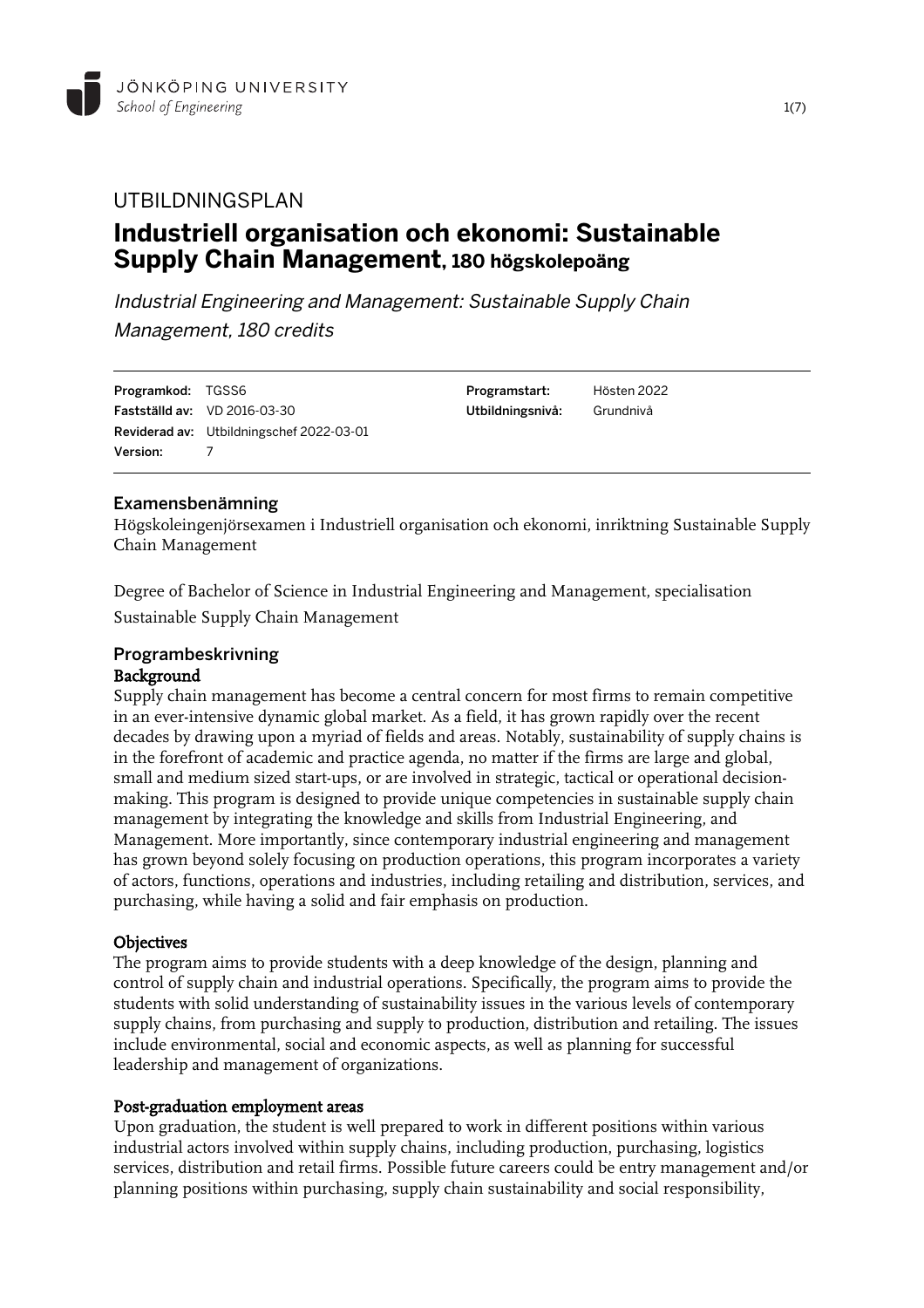production engineering, transport and warehousing, as well as retail logistics. The blend of theoretical knowledge and practical education prepares the graduates with the expertise relevant for managerial, engineering, as well as consultancy careers within Industrial Engineering and Management

### Educational concept at the School of Engineering

All programmes at the School of Engineering at Jönköping University (JTH) follow an educational concept. The educational concept can be seen as consisting of a number of elements that must be included in the study programmes in order to promote the quality and attractiveness of the education in a way that makes students professionally skilled and soughtafter. The concept highlights the connection with industry and internationalisation in particular as two important elements in order to create successful programmes for which there will be a high number of applicants.

In the concept, there are common learning outcomes regarding the areas leadership, project management, economy, entrepreneurship, marketing, sustainable development, scientific methods and communication. There is also an Industrial Placement Course (IPC) included in all programmes, whereby students put their theoretical knowledge into practice. IPC is a 12 credit course (7 weeks practise at a company), and it is also possible to complete the course abroad.

Internationalisation means that, for example, the opportunity is provided to practise languages and intercultural communication through student exchanges with foreign universities. JTH has around 70 partner universities around the world, and takes part in a number of international student exchange programmes. There is the opportunity to spend part of the study period abroad and to accredit studies abroad towards the degree. As a result of this student exchange, a large number of courses at JTH are taught in English.

#### Mål

After the completion of the programme, students must meet the intended learning outcomes, as described in The Higher Education Ordinance by Degree of Bachelor of Science in Engineering (1-11) and also the intended learning outcomes, as described by JTH:

### Common learning outcomes

#### Knowledge and Understanding

1. demonstrate knowledge of the disciplinary foundation of the engineering field chosen and proven experience in this field as well as awareness of current research and development work, 2. demonstrate broad knowledge in the engineering field chosen and relevant knowledge of mathematics and the natural sciences,

JTH. demonstrate knowledge of business (economics, entrepreneurship, business planning, marketing) in relevant activities within the chosen field of engineering,

#### Competence and Skills

3. demonstrate the ability to identify, formulate and deal with issues autonomously and creatively using a holistic approach and to analyse and evaluate technological solutions,

4. demonstrate the ability to plan and using appropriate methods undertake tasks within predetermined parameters,

5. demonstrate the ability to use knowledge critically and systematically to model, simulate, predict and evaluate series of events on the basis of relevant information,

6. demonstrate the ability to design and manage products, processes and systems while taking into account the circumstances and needs of individuals and the targets for economically, socially and ecologically sustainable development set by the community,

7. demonstrate the capacity for teamwork and collaboration with various constellations,

8. demonstrate the ability to present and discuss information, problems and solutions in speech and writing and in dialogue with different audiences, in both national and international contexts,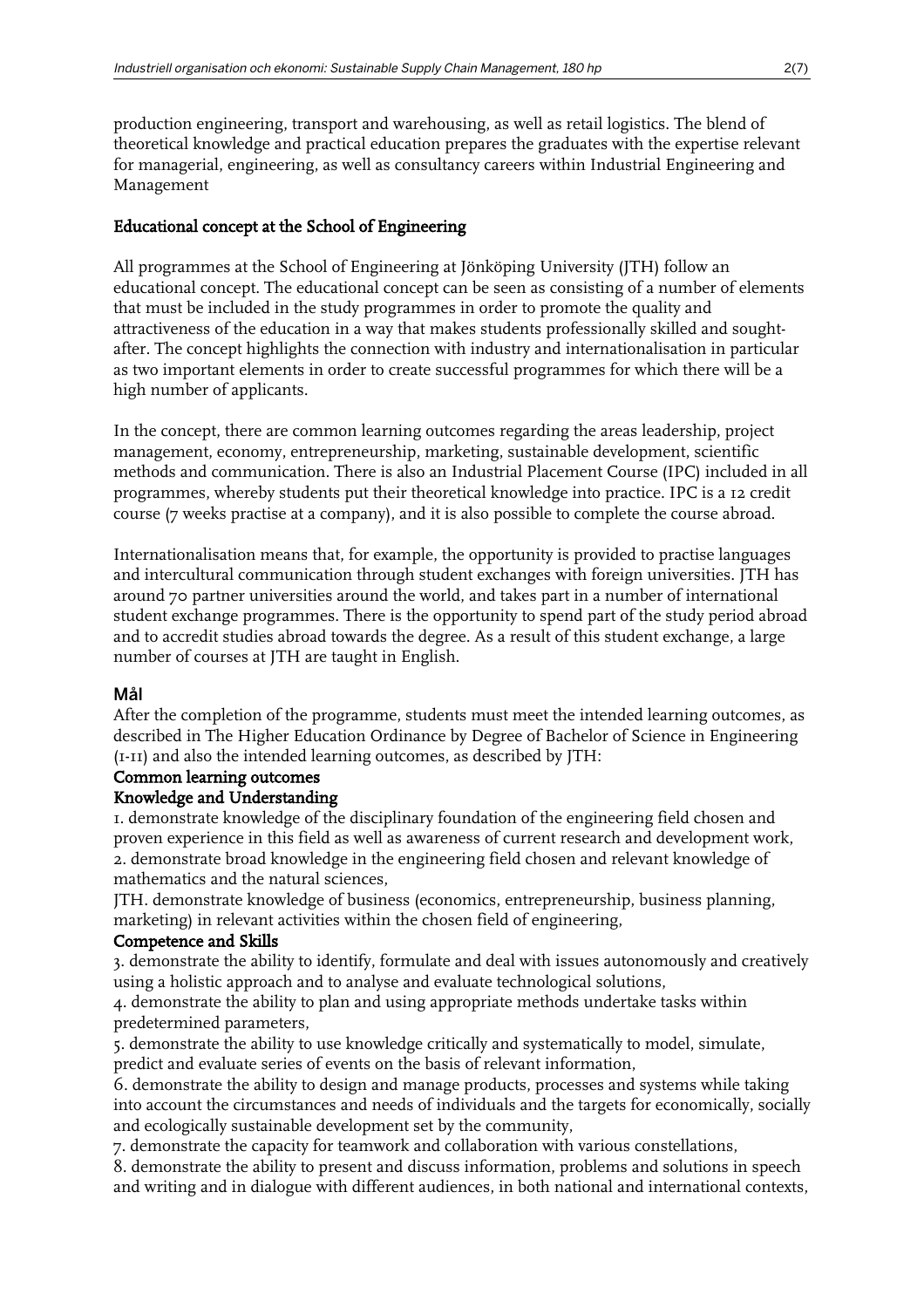JTH. demonstrate ability to apply the acquired knowledge in practical work and demonstrate insight into the future career,

## Judgement and Approach

9. demonstrate the ability to make assessments informed by relevant disciplinary, social and ethical aspects,

10. demonstrate insight into the possibilities and limitations of technology, its role in society and the responsibility of the individual for how it is used, including social and economic aspects as well as environmental and occupational health and safety aspects,

11. demonstrate the ability to identify the need for further knowledge and undertake ongoing development of his or her skills,

## Programme-specific learning outcomes

Upon completion of the program, the intended learning outcomes provided for programme must also be met.

## Knowledge and Understanding

12. demonstrate knowledge of the design, planning and control of logistics flows in a sustainable fashion

13. demonstrate knowledge of the design, management and development of industrial operations in a sustainable fashion

## Competence and Skills

14. demonstrate ability to design, plan and control of logistics flows in a sustainable fashion 15. demonstrate ability to design, manage and develop industrial operations in a sustainable fashion

## Judgement and Approach

16. demonstrate ability to propose and compare different options for the design, planning and control of logistics flows and assess their sustainability implications

17. demonstrate ability to propose and compare different options for the design, management and development of industrial operations and assess their sustainability implications

### Innehåll

### Programme principles

The education encompasses deep expertise in the design, planning and control of sustainable supply chains. Upon the start, core courses with a clear focus on logistics and sustainability are offered. Additionally, students acquire the basic knowledge and skills for carrying out and communicating scientific research. The program provides an in-depth understanding of leadership and project management principles, followed up by the fundamentals of planning for starting up a business and entrepreneurship. Later, the knowledge and skills on industrial operations are deepened by focusing on quality management and engineering. Moreover, students acquire basic and deeper knowledge in calculus, and mathematical statistics to enrich their engineering profile.

The second year includes courses that deepen the knowledge base within the field of industrial engineering and management with a focus on transportation and warehousing, purchasing, retailing, and industrial marketing and innovation. The knowledge on sustainability in supply chains is deepened in semester 3 by covering the principles of lean and sustainable engineering. Meanwhile, the knowledge base in algebra and optimization is deepened. The year ends with the Industrial Placement Course in which most of the practical course work is carried out at a company. Moreover, the students enrich their knowledge on scientific inquiry upon the start of the Industrial Placement Course.

The final year provides a unique opportunity for the students to take elective courses either at JU or at our partner universities. Students can further specialize in the area of their preference within the framework of industrial engineering and management. Instances for area themes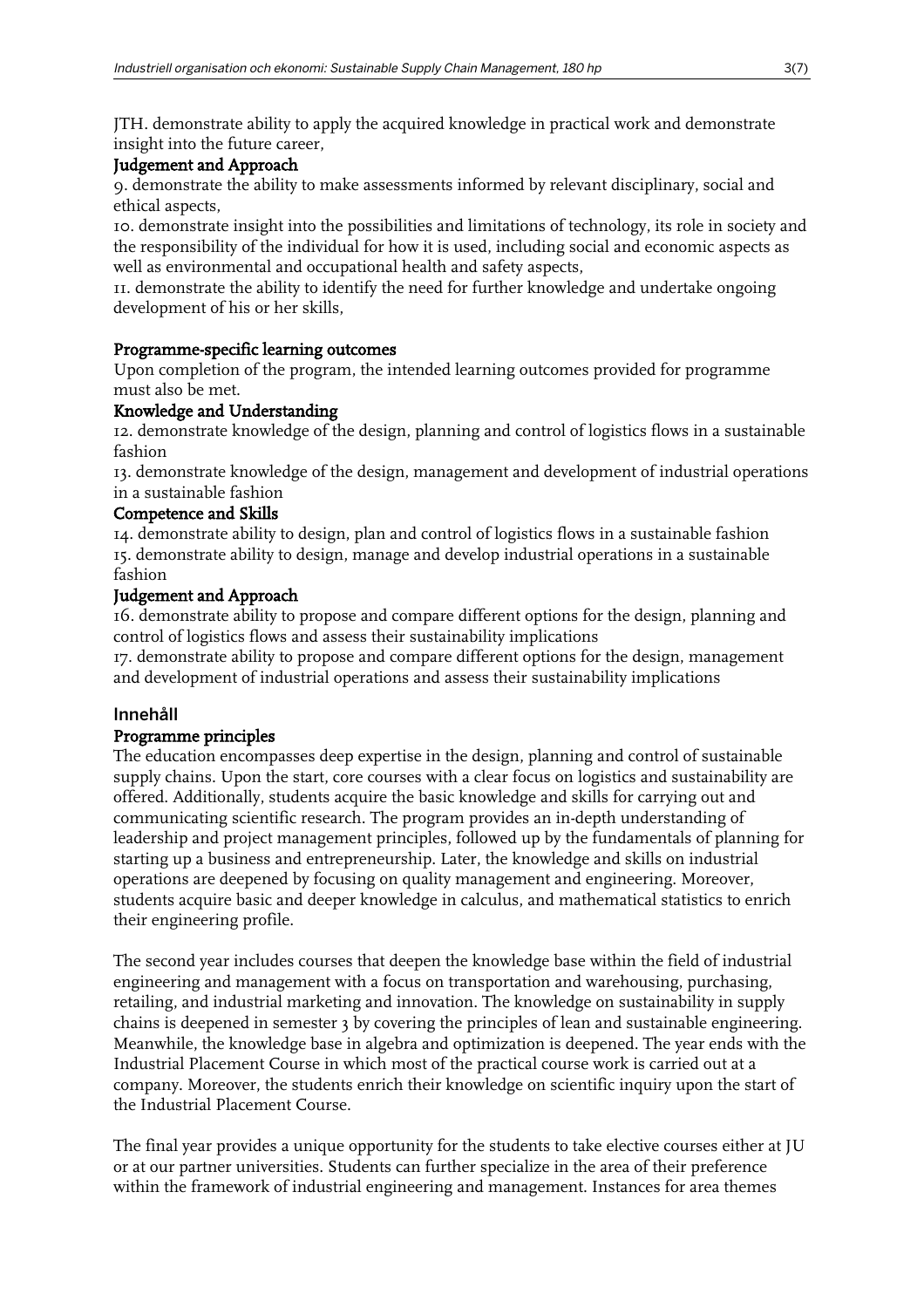could be production, and services, information systems, and simulation. In the final semester, students gain further education on the social, well-being, and ergonomic aspects of sustainablility.

During the program, students work on practical cases where they apply their theoretical knowledge in dealing with real-world problems. Laboratory and business games are other tools that are used to facilitate understanding of the contemporary management of supply chains. Group work is very common, e.g., when working with case studies and exercises. In several courses, field trips are organized or guest speakers from the business world are invited to further strengthen the link between education and practice. Students can also deepen their international profile by studying at our partner universities for one or two semesters.

Education in this international program is carried out in English.

#### Programme progression

The program courses, goals and progression are continuously assessed. The program is based on a system-wide perspective, which means that (1) knowledge and understanding, (2) the skill and ability, and (3) judgment and approach are built up continuously during the program. Each course is part of the system and provides all three levels of knowledge and for the whole program, the students have knowledge of the entire system at all three levels. Examination takes place in different forms in different courses continuously during the programme with progressively higher requirements as the courses follow. Final examination takes place in the form of the final thesis.

This program is comprised of courses which focus on various aspects of industrial engineering and management and sustainable supply chain management. The first course offered, Logistics Engineering, provides a solid cornerstone to the program. In this course, students become familiar with the primary knowledge and skills in relation to logistics flows, including materials planning and control, production, and distribution. These knowledge and skills are followed up more specifically in several other subsequent courses including Quality Management and Engineering, Lean and Green Engineering, Transportation and Warehousing, partially Work-Human-Technology (focusing on production operations), and Retailing (focusing on retail and distribution operations). An introduction to the basics of supply chain management and the related sustainability implications is provided in *Principles of Sustainable Supply Chain* Management. This course serves as a premise for a number of other courses in the program including Supply Chains and Social Responsibility, Lean and Green Engineering, and partially Purchasing, and Sustainable Business Relationships, among others. The students become familiar with the principles of leadership and change management in organizations and projects in Leadership and Project Management, which provides a base for Business Planning and Entrepreneurship. The mathematics and optimization courses provided in the program give an essential engineering edge to the knowledge and skills of the students, which is central to several operations-related courses throughout the program, and potentially the elective courses. Specifically, if the program students decide to stay at JU rather than studying abroad, the courses offered in semester 5 build on the various courses and topics studied in several other courses in the program. For instance, Innovative Production Systems Development deepens the knowledge and skills on production and operations gained in year I. IT in Supply Chains, and Simulation in Industrial Engineering deal with the application of IT is contemporary supply chain management. The course Intercultural and International Communication enriches students' international profile, while studying at JU. The Industrial Placement and Final Project Work courses provide a unique opportunity for students to further practically experience their knowledge during an internship and thesis work. The latter-mentioned practice-oriented courses are supported by the knowledge and skills gained in various courses, especially methodology and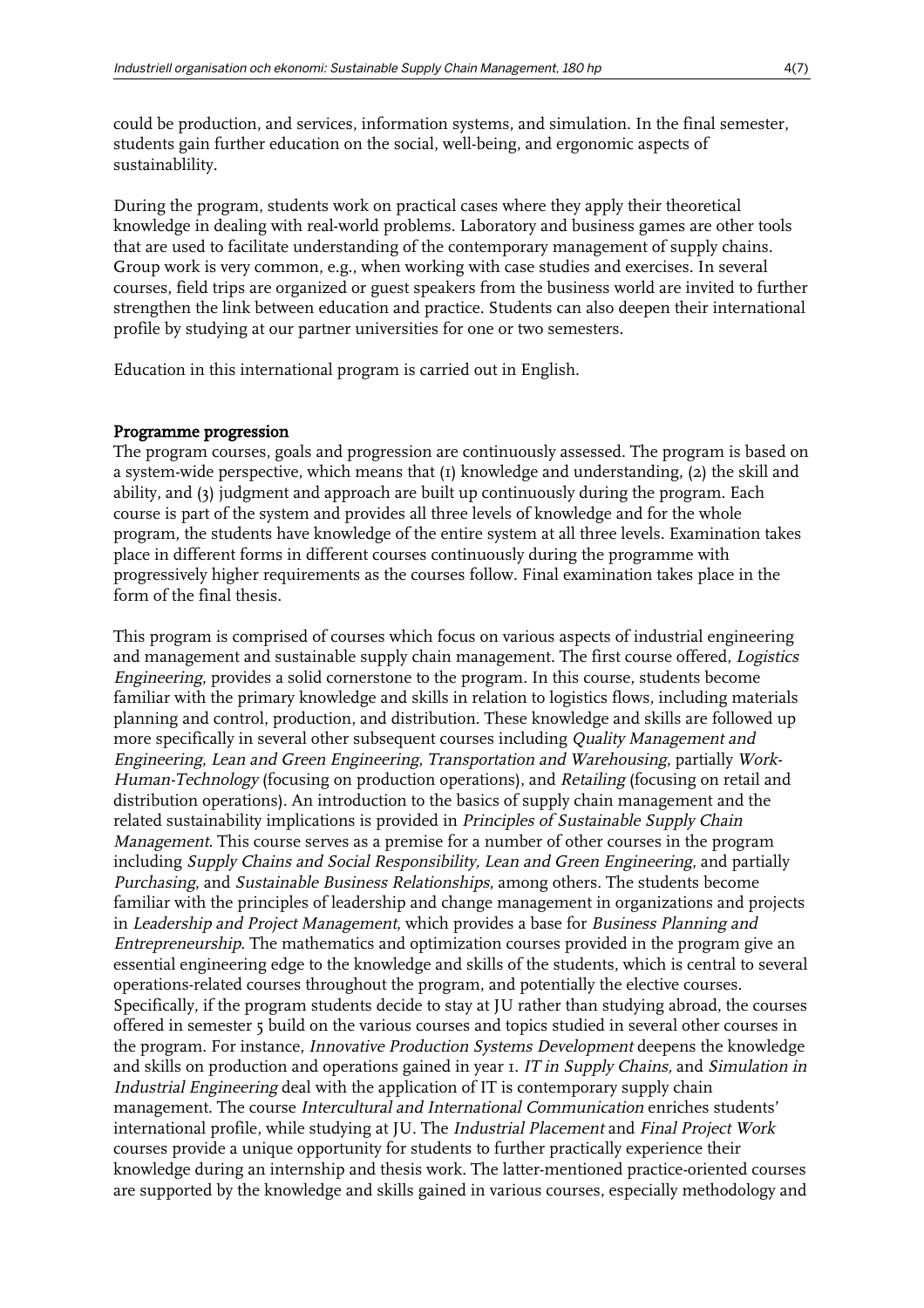#### presentation courses.

### Basic Physics 2

The students who miss Physics 2 should take the 6-Pre-education credits course Basic Physics 2 in addition to the 180 credits required to obtain a Bachelor's of Science degree.

### Semester 5

Study abroad or elective courses (within Industrial Engineering and Management)

#### Kurser

#### Obligatoriska kurser

| Kursbenämning                                                     | Hp  | Huvudområde                             | Fördjupning      | <b>Kurskod</b> |
|-------------------------------------------------------------------|-----|-----------------------------------------|------------------|----------------|
| Affärsplanering och entreprenörskap                               | 7,5 | Industriell organisation<br>och ekonomi | G1N              | TBPG19         |
| Arbete-Människa-Teknik                                            | 7,5 | Industriell organisation<br>och ekonomi | G1F              | TAMK12         |
| Detaljhandel                                                      | 7,5 | Industriell organisation<br>och ekonomi | G <sub>2F</sub>  | TDHN11         |
| Examensarbete i Industriell<br>organisation och ekonomi           | 15  | Industriell organisation<br>och ekonomi | G <sub>2</sub> E | TEIP19         |
| Forskningsmetoder och<br>kommunikation                            | 7,5 | Industriell organisation<br>och ekonomi | G <sub>1</sub> N | TFKG18         |
| Försörjningskedjor och<br>samhällsansvar                          | 7,5 | Industriell organisation<br>och ekonomi | G1F              | TSCK12         |
| Grunderna i hållbar Supply Chain<br>Management                    | 7,5 | Industriell organisation<br>och ekonomi | G1N              | TSSG18         |
| Grundläggande analys                                              | 7,5 |                                         | G1N              | TGAG19         |
| Grundläggande fysik 2                                             | 6   |                                         | <b>GXX</b>       | <b>TG2F07</b>  |
| Hållbara Affärsrelationer                                         | 7,5 | Industriell organisation<br>och ekonomi | G <sub>2F</sub>  | THAN19         |
| Inköp                                                             | 7,5 | Industriell organisation<br>och ekonomi | G <sub>2F</sub>  | TIKN10         |
| Kvalitetsstyrning och teknik                                      | 7,5 | Industriell organisation<br>och ekonomi | G <sub>1</sub> F | TKYK19         |
| Lean och grön teknik                                              | 7,5 | Industriell organisation<br>och ekonomi | G1F              | TLGK19         |
| Ledarskap och projektledning                                      | 7,5 | Industriell organisation<br>och ekonomi | G1N              | TLPG18         |
| Linjär algebra och optimering                                     | 7,5 |                                         | G1N              | TAOG19         |
| Matematisk statistik SSCM                                         | 7,5 | Industriell organisation<br>och ekonomi | G1F              | TMSK19         |
| Näringslivsförlagd kurs i Industriell<br>organisation och ekonomi | 12  | Industriell organisation<br>och ekonomi | G <sub>2F</sub>  | TNON15         |
| Teknisk logistik                                                  | 7,5 | Industriell organisation<br>och ekonomi | G1N              | TTOG18         |
| Transport och lager                                               | 7,5 | Industriell organisation<br>och ekonomi | G <sub>2F</sub>  | TTLN18         |
| Utredningsmetodik i Industriell<br>organisation och ekonomi       | 3   | Industriell organisation<br>och ekonomi | G1F              | TUMK11         |

#### Valbara kurser

| Kursbenämning                                                    | Hp  | Huvudområde                                  | <b>Fördjupning Kurskod</b> |        |
|------------------------------------------------------------------|-----|----------------------------------------------|----------------------------|--------|
| Interkulturell och internationell<br>∣kommunikation <sub>™</sub> | 7,5 | Industriell organisation G1N<br>Toch ekonomi |                            | TIKG18 |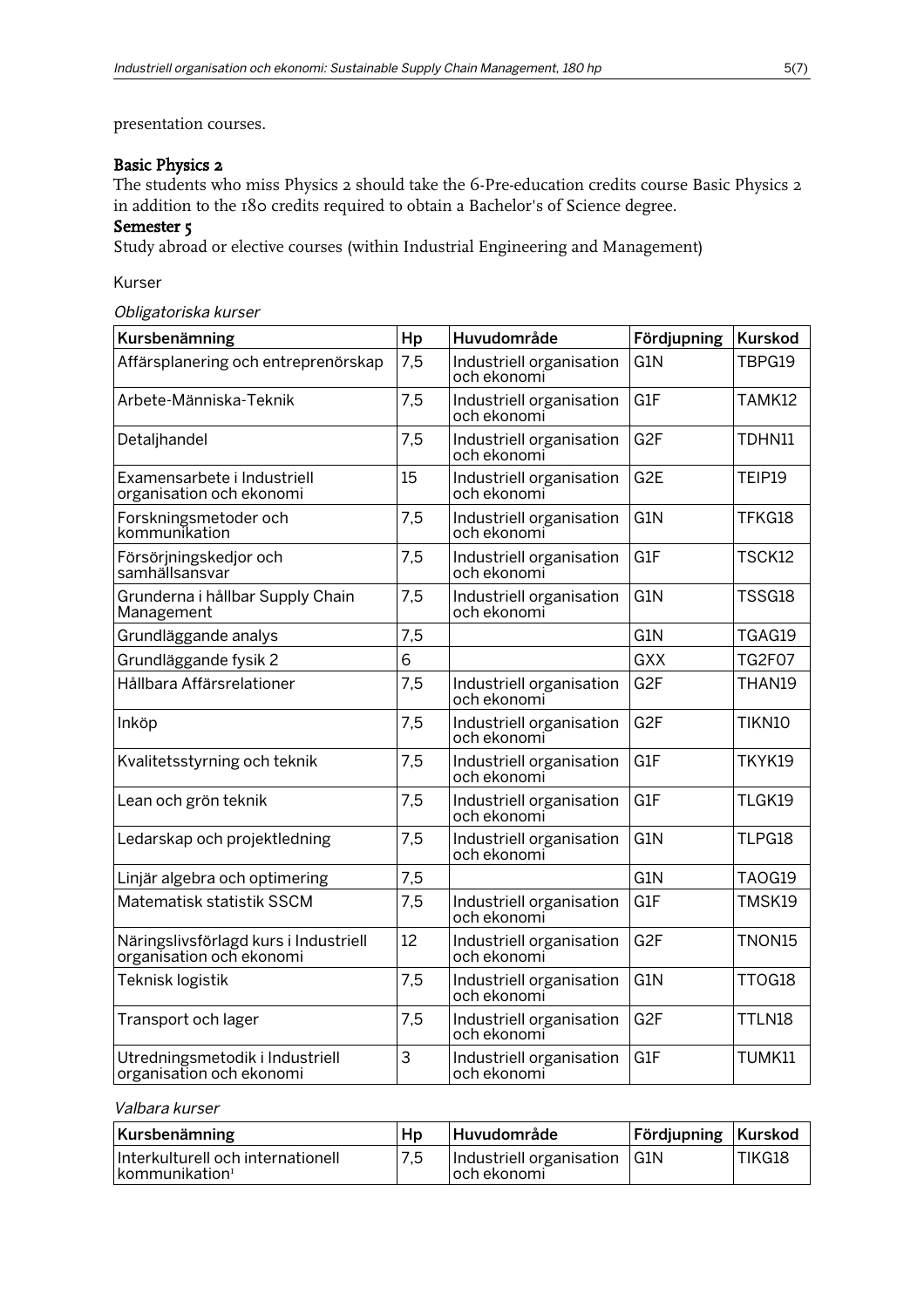| IT i försörjningskedjor <sup>1</sup>                           | 7,5 | Industriell organisation G2F<br>och ekonomi   | TSCN11 |
|----------------------------------------------------------------|-----|-----------------------------------------------|--------|
| Simulering inom industriell ekonomi <sup>1</sup>               | 7,5 | Industriell organisation   G2F<br>och ekonomi | TSEP11 |
| Utveckling av innovativa<br>$ $ produktionssystem <sup>1</sup> | 7,5 | Industriell organisation   G2F<br>och ekonomi | TUIN18 |

#### Programöversikt

#### Årskurs 1 Termin 1 Termin 2 Period 1 Period 2 Period 3 Period 4 Forskningsmetoder och kommunikation, 7,5 hp Grunderna i hållbar Supply Chain Management, 7,5 hp Affärsplanering och entreprenörskap, 7,5 hp Linjär algebra och optimering, 7,5 hp Teknisk logistik, 7,5 hp Ledarskap och projektledning, 7,5 hp Grundläggande analys, 7,5 hp Matematisk statistik SSCM, 7,5 hp

### Årskurs 2

| AI JINI J L                  |                                                              |                                                          |                                                                             |  |
|------------------------------|--------------------------------------------------------------|----------------------------------------------------------|-----------------------------------------------------------------------------|--|
| Termin 3                     |                                                              | Termin 4                                                 |                                                                             |  |
| Period 1                     | Period 2                                                     | Period 3                                                 | Period 4                                                                    |  |
| Inköp, 7,5 hp                | Kvalitetsstyrning och teknik, Detaljhandel, 7,5 hp<br>7,5 hp |                                                          | Näringslivsförlagd kurs i<br>Industriell organisation och<br>ekonomi, 12 hp |  |
| Lean och grön teknik, 7,5 hp | Transport och lager, 7,5 hp                                  | Hållbara Affärsrelationer, 7,5 Utredningsmetodik i<br>hp | Industriell organisation och<br>ekonomi, 3 hp                               |  |

### Årskurs 3

| Termin 5                                                     |                                                                              | Termin 6                                                       |          |  |
|--------------------------------------------------------------|------------------------------------------------------------------------------|----------------------------------------------------------------|----------|--|
| Period 1                                                     | Period 2                                                                     | Period 3                                                       | Period 4 |  |
| IT i försörjningskedjor <sup>1</sup> , 7,5<br>hp             | Interkulturell och<br>internationell<br>kommunikation $\frac{1}{2}$ , 7,5 hp |                                                                |          |  |
| Simulering inom industriell<br>ekonomi <sup>1</sup> , 7,5 hp | Utveckling av innovativa<br>produktionssystem $\frac{1}{7}$ , 7,5 hp         | Examensarbete i Industriell organisation och ekonomi, 15<br>np |          |  |

#### Årskurs 4

| ermin  |                              | ermin.               |  |  |
|--------|------------------------------|----------------------|--|--|
| Period | Perind 2                     | Period 3<br>Period 4 |  |  |
|        | Grundläggande fysik 2, 6 fup |                      |  |  |

### Undervisning och examination

Läsåret är uppdelat i två terminer och terminerna i två läsperioder. Under varje läsperiod läses normal två kurser parallellt. Examination anordnas i varje kurs eller delkurs. Examinationsformer och betygsättning framgår av respektive kursplan. Programöversikten visar programmets principiella upplägg för samtliga årskurser, och kan ändras vid behov under programmets gång. För uppdaterad programöversikt se http://www.ju.se

### Förkunskapskrav

Grundläggande behörighet samt Fysik 1, Kemi 1, Matematik 3c, Engelska 6.

### Villkor för fortsatta studier

För uppflyttning till åk 2 ska minst 30 hp inom programmets åk 1 vara godkända. För uppflyttning till åk 3 ska minst 90 hp inom programmets åk 1 och 2 vara godkända.

### Examenskrav

För Högskoleingenjörsexamen i Industriell organisation och ekonomi, inriktning Sustainable Supply Chain Management krävs fullgjorda kurser om 180 högskolepoäng (hp) enligt gällande utbildningsplan.

### Kvalitetsutveckling